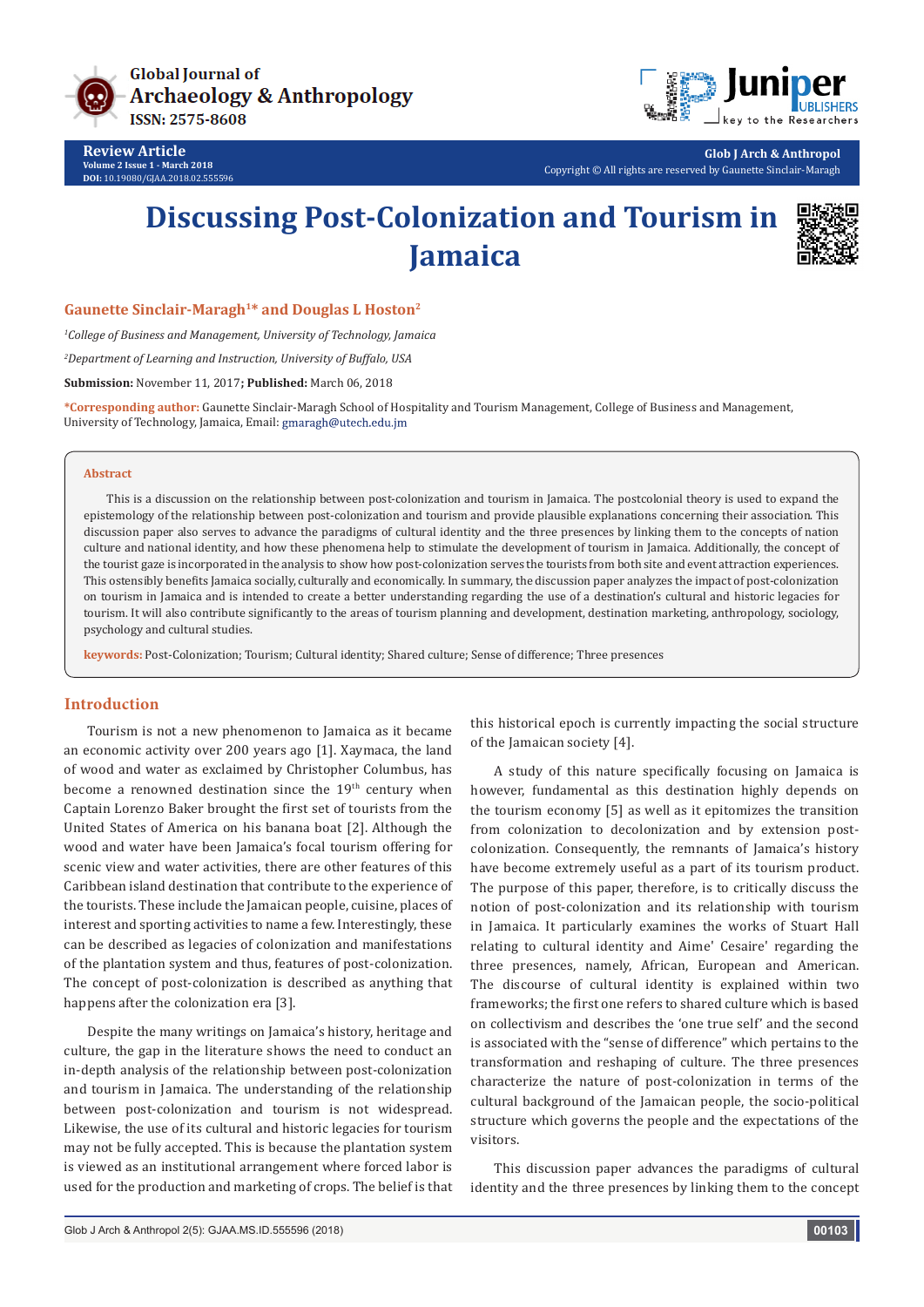of *nation culture* and how this phenomenon helps to stimulate the development of tourism in Jamaica. The post-colonial theory establishes the framework of this discussion because it explains the cultural aspects of post-colonies and analyzes the cultural legacy of colonization. It will provide plausible explanations for the association between post-colonization and tourism since many colonies are now tourist destinations [6] where their culture and heritage are being used for tourism [7].

# **Discussion**

# **Post-colonization and tourism in Jamaica**

Jamaica has a very rich cultural background that is linked to its colonial history. Prior to the Europeans (Spanish and English) in the 15th century, the island was inhabited by the Amerindians. Jamaica was subsequently colonized by the Europeans who institutionalized forced labor supported by the African slave trade. After the abolition of slavery in 1834, the Chinese and Indians were taken to the island as alternate labor force for the plantations.

The rich cultural and heritage platform on which Jamaica stands is due to the "presences" of the ethnic groups who populated Jamaica and which have established the identity of the Jamaican people as well.

Within this context, it is important to outline the paradigms of cultural identity and the three presences as they relate to the concepts of nation culture and national identity and how these phenomena help to stimulate the development of tourism in Jamaica. The following section will also explain how the tourist gaze as proposed by Urry J [8] is stimulating economic activity for Jamaica through its post-colonization features.

## **Cultural identity**

The traditions and practices of the various ethnic groups who populated Jamaica have culminated to form the Jamaican culture which has been passed on from one generation to another. Based on this historical amalgamation of culture, the two frameworks of cultural identity proposed by Stuart Hall, a Jamaican-born culturalist and sociologist seem applicable in explaining the phenomenon of being a Jamaican. These are the principles of shared culture and the sense of difference [9].

Because the Jamaican people can be described by the collective characteristics that depict 'one true self' with a 'oneness' of what they do and how they do it, this phenomenon can be explicitly explained as shared culture. Despite having a shared culture, each ethnic group, namely the dominant African-Jamaican (Black), Indian, Chinese, or Jamaican-White, is identifiable by their distinct culture and this speaks to the sense of difference. The practices of the shared culture yet the distinctive differences among the ethnic groups have now become a major post-colonization hallmark for Jamaica and are been used or incorporated into the tourism offerings by way of its music, dance, food, local language and other elements of attraction.

The shared culture has created a national identity for the Jamaican people. This national identity which stems from colonization is actually benefitting the country as the remnants of slavery are now legacies for the tourism industry. For example: the Jamaican cuisine including the use of the jerk cooking method and jerk sauces is a major aspect of the tourism product. This practice was developed by the African, now named Maroons who ran away to the mountains. They used this method of cooking to sustain themselves, having only natural resources from the vegetation and animals in the mountains. Another example is that the local dance movements are an amalgamation of the European ball room and African dance forms.

Despite the importance of having a distinct national identity where it creates and establishes a stable nation and country, it is believed that it "can limit the social, cultural, and economic progress of a decolonized people" [10]. The national identity of Jamaica, however, appears to be beneficial to tourism as the purpose of visit to the destination for the majority of tourists/ visitors fall in the category of leisure, pleasure and holiday (73.3%) when compared to other reasons such as business or visiting friends and family [11]. This category of travel includes visits to heritage sites, local entertainment and cuisine among other culture and heritage offerings.

#### **The three presences**

The three presences posited by Aimeʹ Cesaireʹ, a politician and author from Martinique, regarding the African, European and American influences is also important for Jamaica's tourism. As explained below, the presences of the Europeans, Africans and Americans in Jamaica have significantly influenced the political, social, cultural and economic structure of the country and consequently tourism development.

**The Europeans:** The Europeans characterized the nature of post-colonization in terms of the socio-political structure which governs the country. The Spanish were enterprising with the slave trade by bringing Africans to Jamaica. Then the British arrived and they continued with colonization where African slaves were used as forced laborers for the production of sugar cane and its derivatives such as sugar and molasses, as well as tobacco and other agricultural provisions.

With the colonized system, the Europeans established models of the socio-economic and political governance structure from Europe. The British succeeded the Spanish in ruling Jamaica and hence, their systems and institutions are more predominant in Jamaica. The current institutions in Jamaica remain models of the British system; hence, they influence the socio-political environment of the nation. The parliamentary, judiciary and education institutions are examples of the British model. The parliamentary institution regulates the operations of the tourism industry through the establishment of government ministry and agencies for planning and marketing, as well as instituting laws and policies. The judiciary framework regulates the laws and the education institutions train individuals for the tourism industry.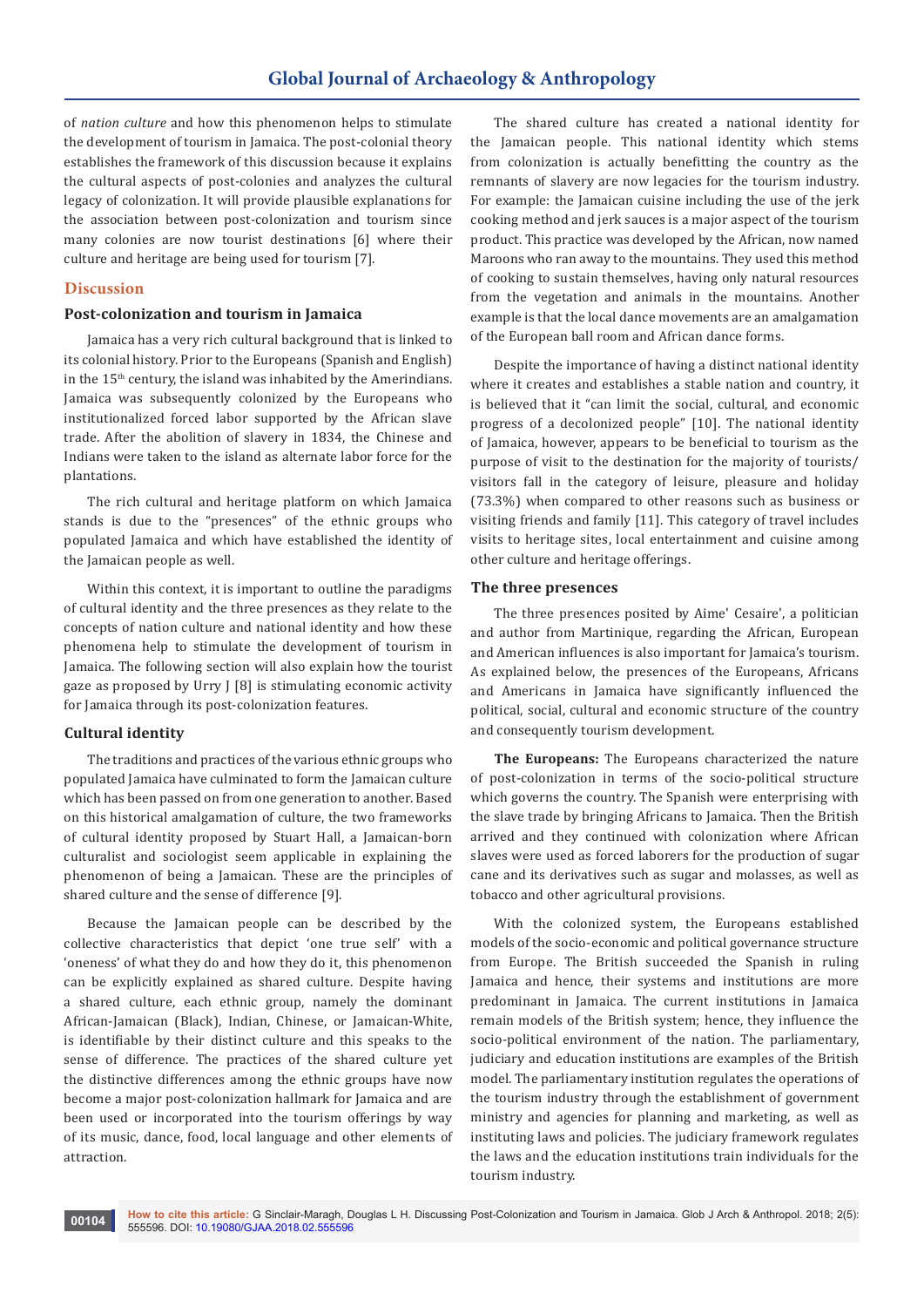Consequently, the British influences the cultural practices of Jamaicans. This according to Antonio Gramsci, an Italian politician, suggests cultural leadership which denotes the dominance of certain cultural forms. *Cultural leadership* is associated with the concept of hegemony which is the leadership or dominance by a country or social group over another, thus, the term cultural hegemony. It is believed that cultural hegemony can manipulate the culture of the society through the imposition of beliefs, explanations, perceptions, values and mores [12]. Said EW [13] emphasize Gramsci's theory of cultural hegemony within the context that hegemony is important in understanding the cultural life of the industrial West society. It is the belief that the European culture is hegemonic and this makes the European identity superior when compared to Non-European people and cultures, both in and outside of Europe.

The Europeans have also left their mark on the physical surroundings as there are now places of interests that are being used as attractions for tourists. For example, the many great houses, once known as plantation houses which accommodated the plantation/slave owners. These include the Seville, Bellefield, Halse Hall and Greenwood Great Houses. Some of the vernacular architecture of the Europeans still remain as in the case of Spanish Town, the first capital of Jamaica. The Catholic Churches established by the Spanish and the Anglican churches by the British show the difference in architectural design and the distinguishing red and brown bricks respectively. In relation to sporting activities, the game of cricket was brought here by the English. It was further incorporated into the Jamaican culture by the Indians whose country was similarly colonized by the British. In 2008, the Cricket World Cup was held in the Caribbean. Jamaica was one of its main hosts and the event attracted many visitors to the island [14].

**The Africans:** The presence of the Africans is one of the most distinguishing features of post-colonization in Jamaica. Today, the majority of the Jamaican population is of African heritage [15]. This majority black population has a resounding mark on Jamaica's culture which is incorporated into the tourism offerings. For example, the amalgamation of their particular food, flavor and cooking practices have tremendously contributed to the uniqueness of the Jamaican cuisine. A typical example is ackee and saltfish with roast breadfruit; the ackee was brought from West Africa and the breadfruit brought by Captain Blight from Tahiti. Interestingly, this dish includes salted cod fish which was brought by the Europeans and used as ration for the slaves. The palatable rice and peas is a one pot meal cooked by the slaves to "stretch" the meal for the family. Gizzada, grater cakes and drops were local confectionaries made by the African slaves to pattern the European pies and confectionaries. Cornmeal and potato puddings also patterned the European cakes and puddings. The process of jerk and the use of the specific marinates were conceptualized by the Maroons when they lived in the hills and had to find creative means of sustaining their

diet. They hunted wild pigs, seasoned them with natural herbs and used pimento sticks over pits to cook the meat, resulting in today's delectable delights of jerk pork, chicken and even fish; and bottled seasoning sold to tourists.

The Jamaican spoken language, Patois, is very distinctive and distinguishing. This highly admirable language comprises a mixture of West and Central African; and European languages, predominantly English and French. Its emergence stemmed from the creativity of the African slaves in developing a language to communicate among them as they were from different parts of Africa. Interestingly, no matter the ethnic background of a Jamaican, Patois is known, understood and spoken and therefore, symbolizes Jamaica. Visitors to Jamaica yearn to speak this local language.

**The Americans:** The presence of the American is also an important element of tourism in Jamaica as they were among the first tourists to visit this destination [1]. According to the Jamaica Tourist Board (2016), of the 2,181,684 stopover visitors to the destination in 2015, majority of them (64.4%) are from the United States of America (USA) when compared to other source markets as indicated in Table 1.

| <b>Source Markets</b> | <b>Stopover Arrivals</b> | % Share |
|-----------------------|--------------------------|---------|
| USA                   | 1,406,058                | 64.4    |
| Canada                | 372,137                  | 17.1    |
| Europe                | 294,709                  | 13.5    |
| Caribbean             | 65,592                   | 3.0     |
| Latin America         | 27,726                   | 1.3     |
| Other Countries       | 15,462                   | 0.7     |

**Table 1:** Tourism Source Markets for Jamaica.

**Table 2:** Distribution of Expenditure of Stopover Visitors in 2015.

| <b>Tourism Offerings</b>                   | % Expenditure |
|--------------------------------------------|---------------|
| Accommodation including Food<br>& Beverage | 54.2          |
| Food & Beverage                            | 5.1           |
| Entertainment                              | 13.4          |
| Transportation                             | 6.2           |
| Shopping                                   | 5.4           |
| Miscellaneous                              | 15.7          |

This has been the trend for many years where almost twothirds of the market source for tourism in Jamaica is from the USA. This suggests that this market segment has been contributing to the economy in a significant way through their spending on the tourism offerings. In 2016, stopover visitors to Jamaican spent an estimated total of US\$2.459 million [11]. Excluding the amount spent on food and beverage included in the expenditure for accommodation Table 2 shows that 24 percent collectively is spent on food and beverage, entertainment and shopping. These are likely to include elements of the Jamaican culture.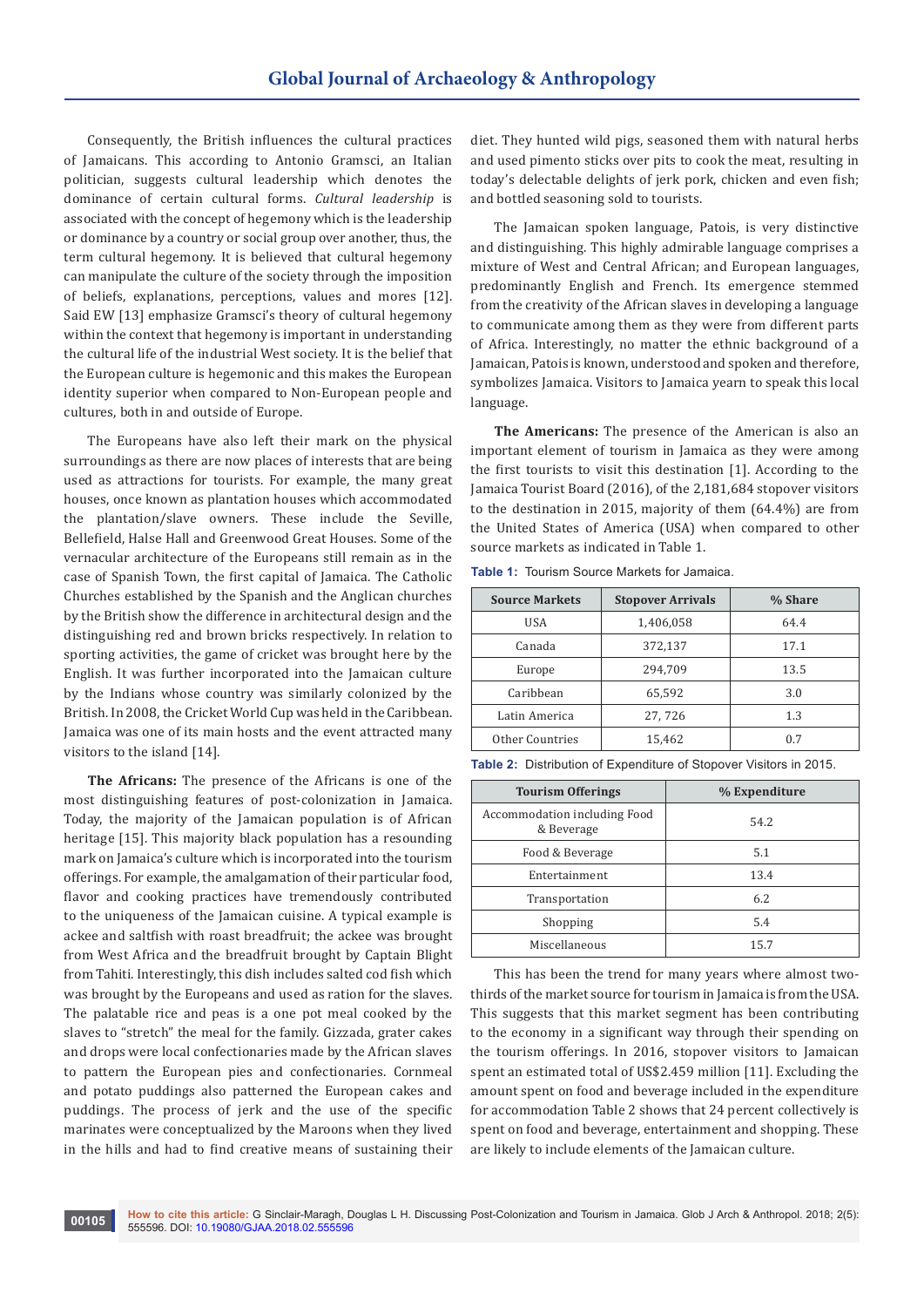#### **Tourist gaze**

[8] purports that the gaze is a central element of the tourist's experience. The visual aspect of a destination is a very important feature of a tourist gaze. These are pull factors for tourists that will add pleasure to their encounters [16] and further motivate them to revisit the destination. Studies show that the "new tourist" desires more than the sun, sand and sea offerings. They seek adventure; they want to explore; they are desirous of being educated and informed; and they want to be involved and participate in cultural and heritage activities [17]. The postcolonization tourism offerings in Jamaica provide the desired gaze and experience for the tourists.

Through visits to culture and heritage sites such as the Maroon villages, GREAT HOUSES, historical towns to include Falmouth and Spanish Town; events to include Reggae Sumfest and Fun in the Son (annual gospel event); street food events and sites, and the natural landscape such as Fern Gully, Holland Bamboo and Black River, visitors are able to gaze on these features for fun and ecstasy.

According to [18] these cultural representations actually define tourism. Furthermore, their pictorial depictions and images are used as memorabilia and as Pine II and Gilmore (1999) purports; they positively influence the visitors' experience.

Sinclair-Maragh G [20] adds that visitors tend to take souvenirs back home with them and this entices them to recall their visit and share their experiences with others. Visual images are likewise important in marketing a destination [19]. However, in examining the visual images used in marketing Jamaica's tourism, Walters NH [16] find that post-colonial images representing the heritage and material culture of Jamaica was not widely used when compared to both elements of paradise/ recreation images and nature/landscape images. Nonetheless, this category is one of the dominant thematic groups identified in the marketing thrust. The images in this category represent cultural events, local cuisine and art as well as historical sites. They have the propensity to create competitive advantage for the destination as persons will be motivated to travel to the destination when these are seen.

## **Conclusion**

The purpose of this study is to provide a stimulating discussion on the relationship between post-colonization and tourism in Jamaica, using postcolonial theory to expand the epistemology of the relationship and provide plausible explanations concerning their association. The discussion surrounding the relationship between post-colonization and tourism is imperative because the economy of Jamaica highly depends on this industry for sustainability. The analysis shows that Jamaica's uniqueness is underpinned by the shared culture from ethnic and racial diversity in its population as well as from the sense of difference within each of these groups. Additionally, the remnants of Jamaica's history based on its colonial jurisdictions have become

extremely significant to its tourism product as the new type of tourist is seeking a fulfilling experience through adventure, exploration, education and engagement with the local culture and heritage assets. These post-colonial elements are in fact being used to provide such experiences.

The postcolonial theory has provided explanations to the relationship between post-colonialism and tourism as it explains the cultural legacies of colonialism left by the Europeans. These include the introduction of immigrants (Indian and Chinese) to the socio-economic framework, the political structure, education system among other elements which dictate and guide the management of tourism as an industry in Jamaica. It also explains the use of post-colonization elements for the tourist gaze in that the culture and heritage tourism offerings are from that era and they now provide attraction, entertainment and education for visitors.

This discourse regarding post-colonization and tourism may be controversial but obviously the aforementioned features of the Jamaican society which are the legacies of colonization are actually being used for tourism. This can be the catalyst for the future growth and development of tourism in Jamaica through product diversification, leading to the destination having a competitive advantage within the Caribbean. This is especially important since countries in this region also rely heavily on tourism. This form of tourism can complement the mass tourism feature of the sun, sand and sea as well as serve as an alternative form of tourism for tourists to be engaged and participate in these offerings.

#### **References**

- 1. [Taylor FF \(1993\) To hell with paradise: A history of the Jamaican](https://www.jstor.org/stable/j.ctt7zw7vx)  [Tourist Industry. University of Pittsburgh Press, London, UK.](https://www.jstor.org/stable/j.ctt7zw7vx)
- 2. Gauron M (2002) Jamaica Collector's Edition. Deeks Design Kingston, Canada.
- 3. Ashcroft B, Griffiths G, Tiffin H (1998) Key concepts in post-colonial studies. Psychology Press.
- 4. Persaud RB (2001) Counter-hegemony and foreign policy: The dialectics of marginalized and global forces in Jamaica. SUNY Press, USA.
- 5. [Sinclair-Maragh G, Gursoy D \(2015\) Imperialism and tourism: The case](https://espace.curtin.edu.au/handle/20.500.11937/8900)  [of developing island countries.](https://espace.curtin.edu.au/handle/20.500.11937/8900) Annals of Tourism Research 50: 143- [158.](https://espace.curtin.edu.au/handle/20.500.11937/8900)
- 6. Craik J (1994) [Peripheral pleasures: The peculiarities of post-colonial](http://www.scielo.org.co/scieloOrg/php/reference.php?pid=S1794-24892006000200006&caller=www.scielo.org.co&lang=en)  [tourism Culture and Policy 6\(1\): 21-31.](http://www.scielo.org.co/scieloOrg/php/reference.php?pid=S1794-24892006000200006&caller=www.scielo.org.co&lang=en)
- 7. Smith VL (1996) Indigenous tourism: The four Hs. In: R Butler & T Hinch (Eds.), Tourism and indigenous peoples. International Thomson Business Press, London, UK, pp. 283-307.
- 8. Urry J (1990) The tourist gaze: Leisure and travel in contemporary societies. Sage, London.
- 9. [Hall S \(1994\) Cultural identity and diaspora. In: Williams Patrick &](https://sites.google.com/site/estesinversos/stuart-hall-cultural-identity-and-diaspora)  [Chrisman Laura \(Eds.\), Colonial discourse and post-colonial theory a](https://sites.google.com/site/estesinversos/stuart-hall-cultural-identity-and-diaspora)  [reader. New York Columbia University Press. USA, pp. 392-403.](https://sites.google.com/site/estesinversos/stuart-hall-cultural-identity-and-diaspora)
- 10. Ayubi N (2001) Overstating the Arab State. In: Tauris IB (Eds.) Bodmin, UK Co Ltd. UK, pp. 148.